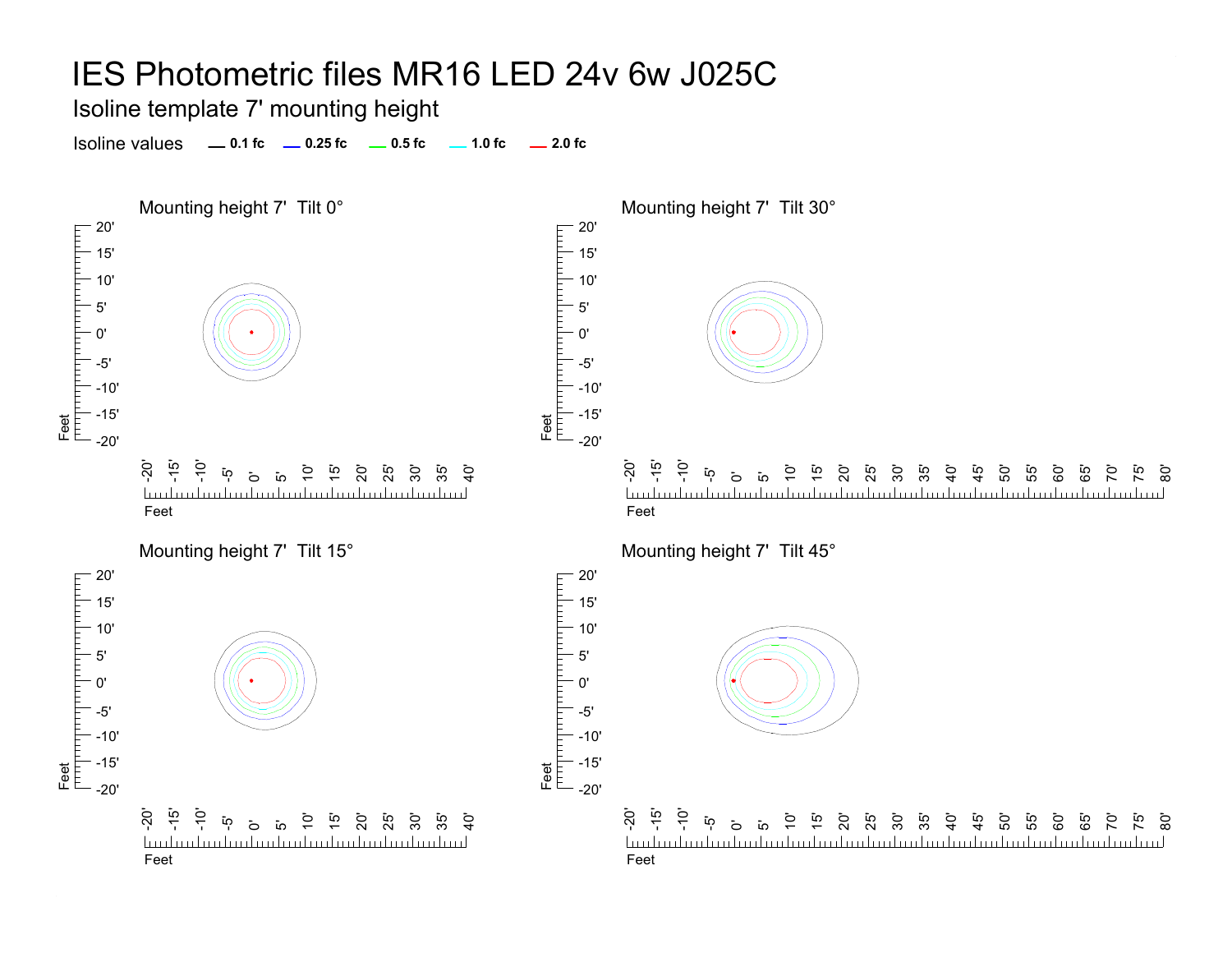Isoline template 9' mounting height

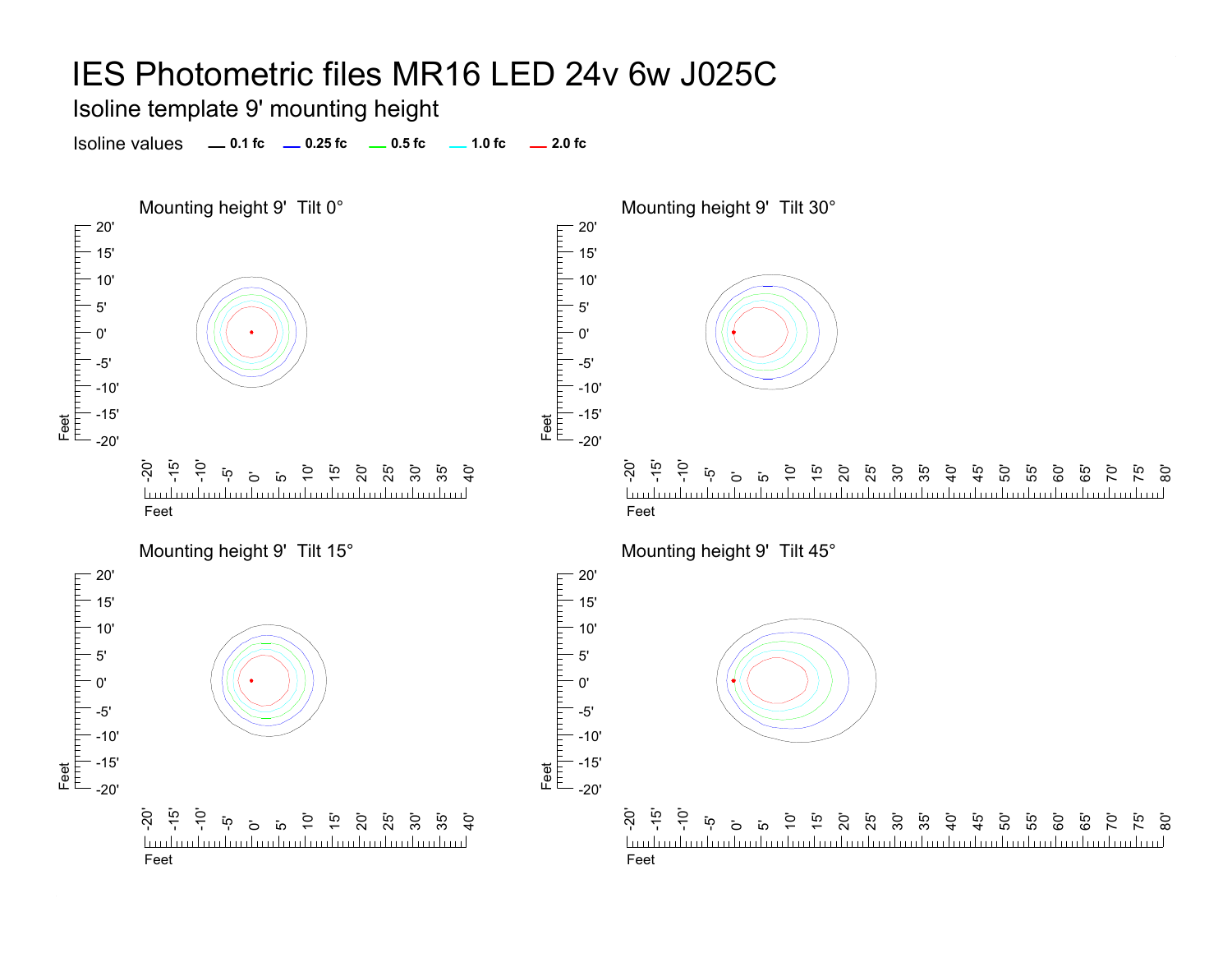Isoline template 11' mounting height

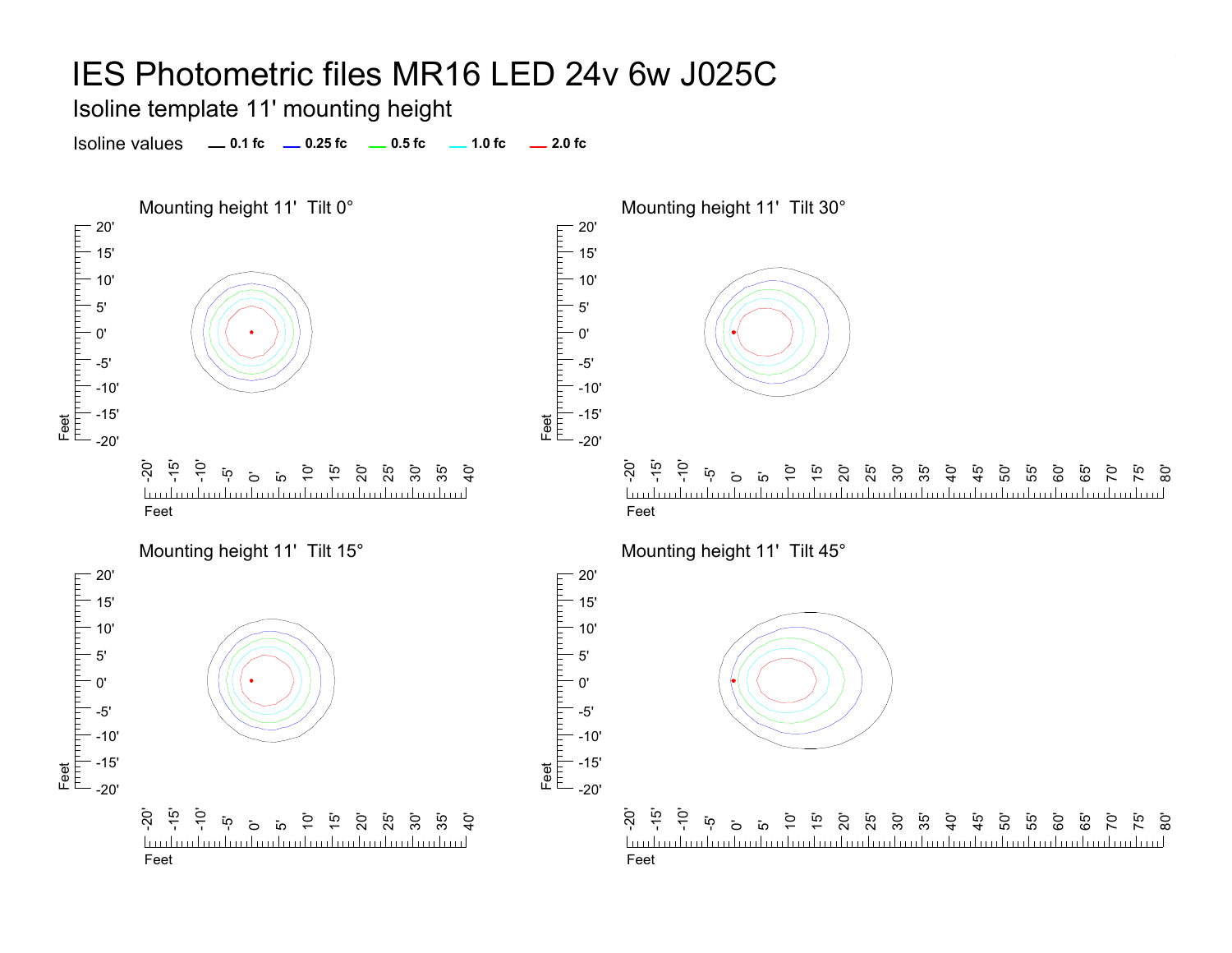Isoline template 15' mounting height

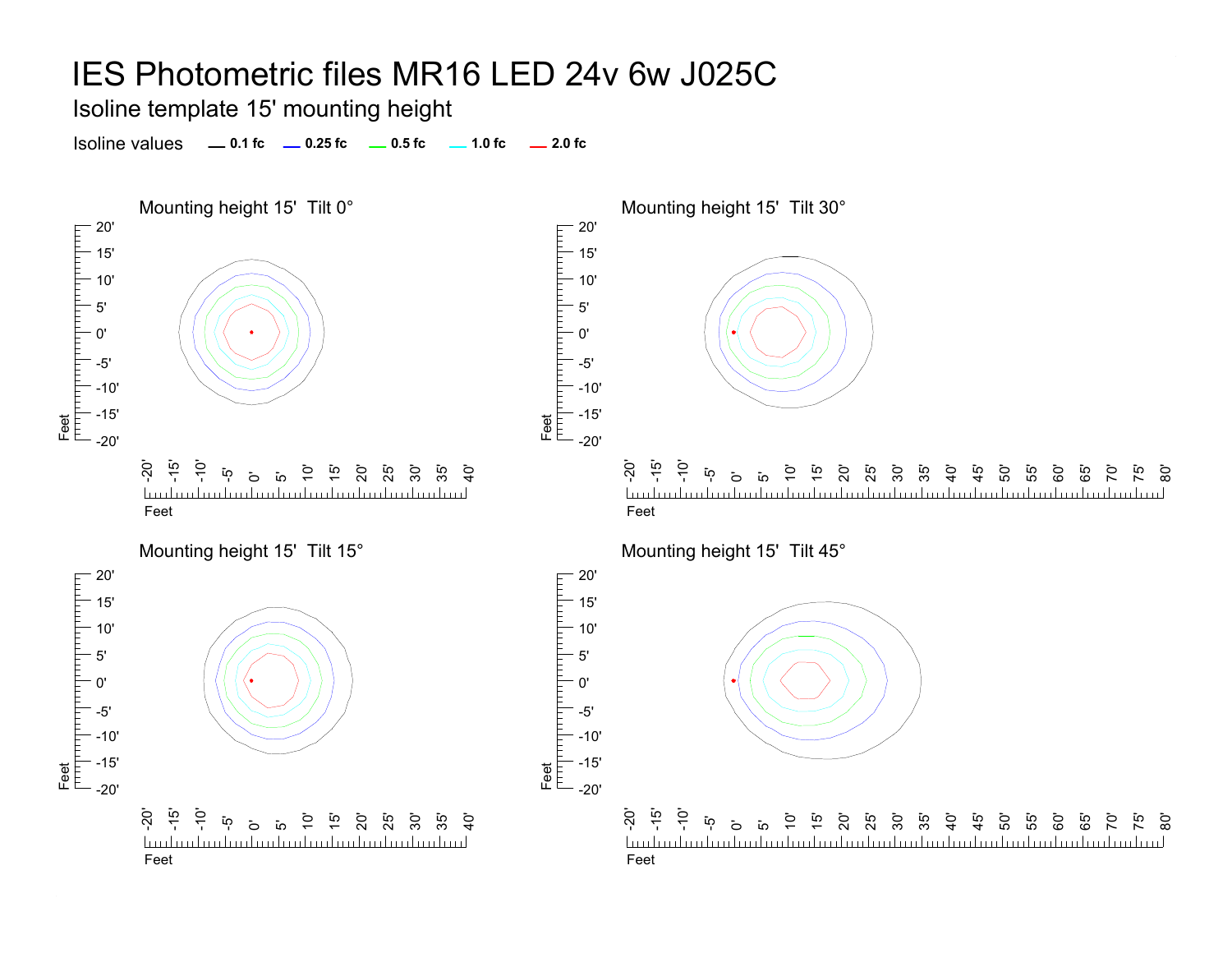Isoline template 20' mounting height

Isoline values **0.1 fc 0.25 fc 0.5 fc 2.0 fc 1.0 fc**





Mounting height 20' Tilt 45°

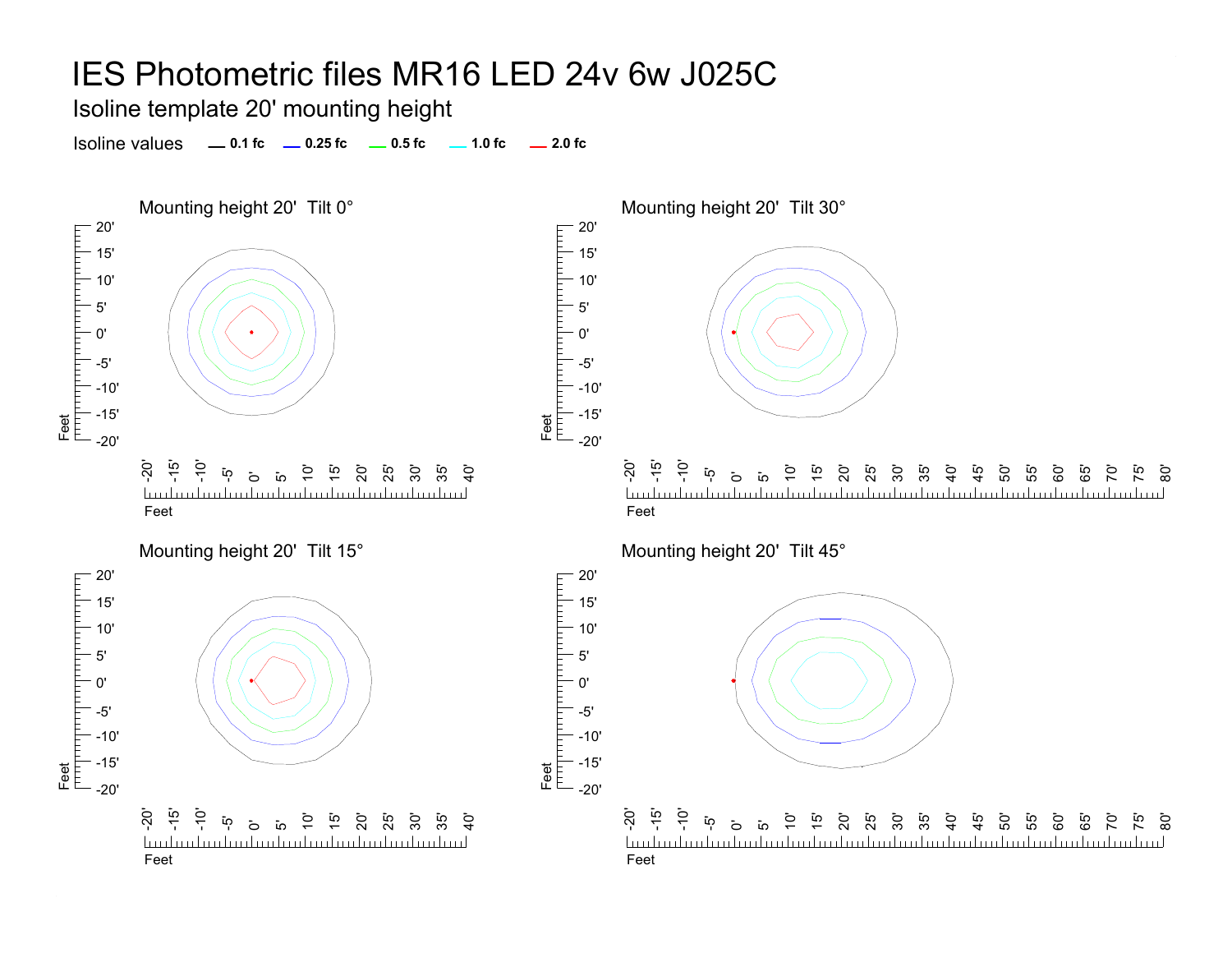Feet<br>T<sup>rin</sup> I<sup>nti</sup>l

Feet<br>|<sup>|||||</sup>|<sup>|||||||||</sup>|

5'0'-5'

прицпп

Isoline template 25' mounting height